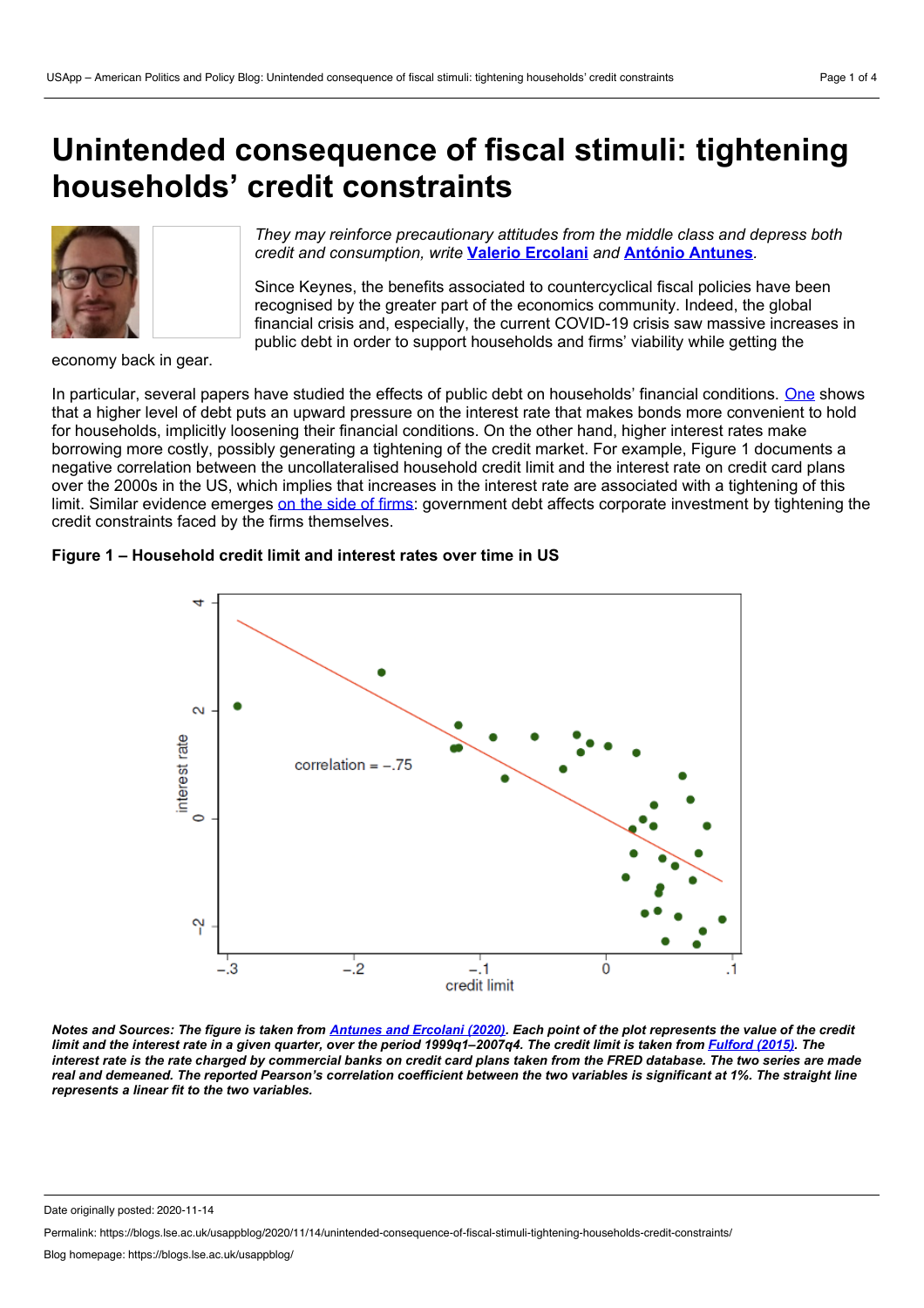In a [recent](https://www.sciencedirect.com/science/article/pii/S1094202519305617) article, we investigate how and by how much public debt expansions, financing either transfers to households or purchases of goods and services, influences the position of the household credit limit. We also study the implications of this mechanism for the effects of fiscal policies. We do this within a macroeconomic model that reproduces salient characteristics of the US household sector in terms of individual productivity and wealth distribution and where the credit limit depends on the evolution of the economy. Agents dislike having a net asset position too close to the credit limit, a situation where smoothing consumption over time is difficult. Hence, they make (precautionary) saving in order to be as distant as possible to such limit.

In the case of debt-financed government purchases, we simulate an increase that resembles that of the American Recovery and [Reinvestment](https://www.aeaweb.org/articles?id=10.1257/aer.100.2.30) Act. On impact, the stimulus amounts to around 0.3% of output, reaching its maximum (around 0.8% of output) after 6–7 quarters, and slowly decaying afterwards. The increase of taxes to finance the stimulus is spread out over a long period of time. Hence, the implied increase in public debt is persistent and puts an upward pressure on the interest rate, which makes borrowing more costly. It also shrinks the maximum quantity that households can borrow. In the simulation the credit limit becomes tighter by roughly 1 per cent of output during the first five years (see Figure 2).



Because of the tightening, constrained agents – the very poor – are forced to deleverage. At the same time, unconstrained agents – say, middle-class and rich households – realise that, all else equal, their asset position will be closer to the borrowing limit, increasing their probability of becoming constrained in the future. This reinforces their precautionary saving motive. Eventually, the tightening makes desired saving rise while credit and consumption go down. Over a five-year horizon, an average of 20% of the fall in credit is explained by the tightening alone.

## **Figure 2 – The tightening of a fiscal stimulus**

Date originally posted: 2020-11-14

Permalink: https://blogs.lse.ac.uk/usappblog/2020/11/14/unintended-consequence-of-fiscal-stimuli-tightening-households-credit-constraints/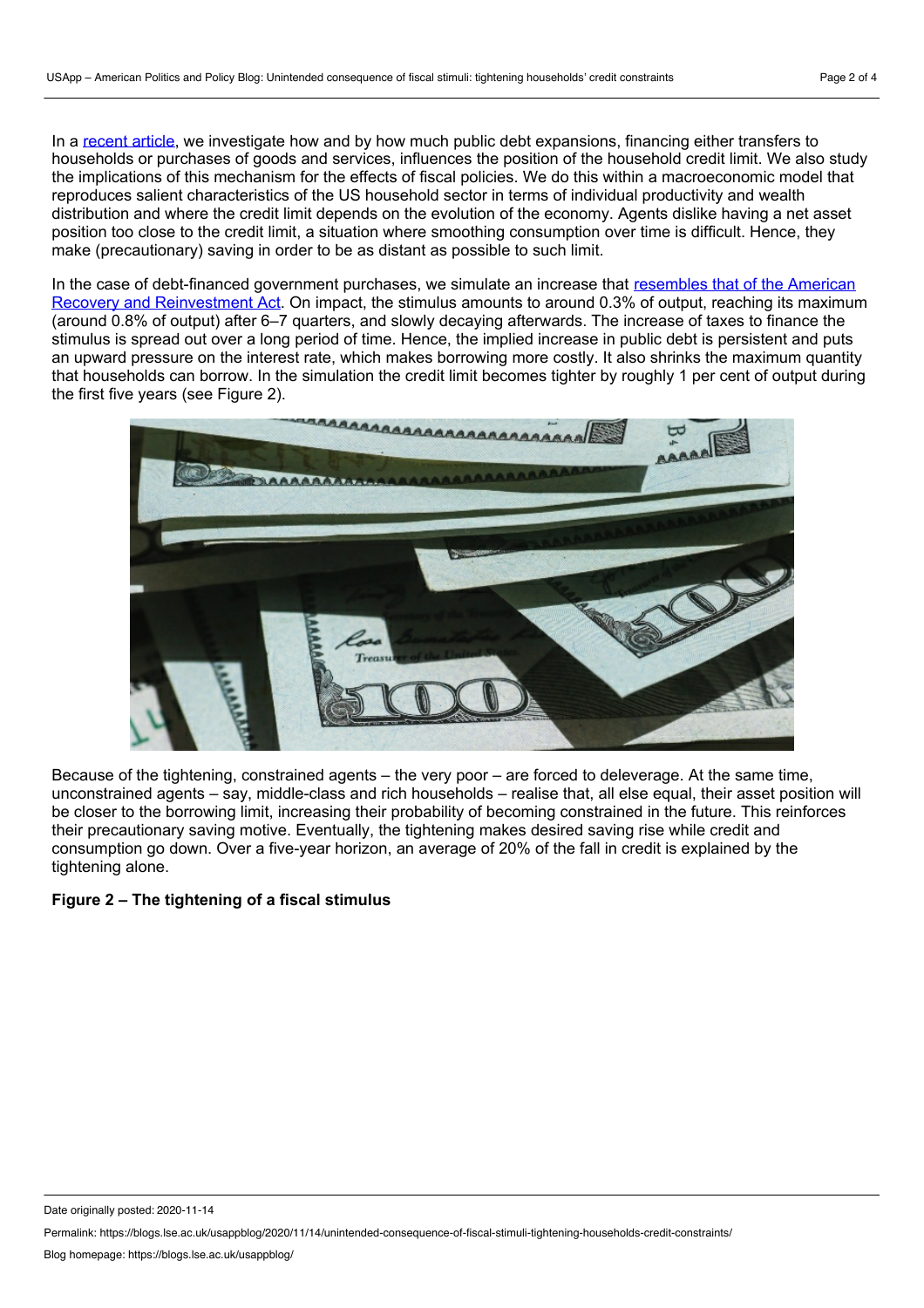63

62

61

60

 $-0.4$ 

 $-0.6$ 

 $-1.2$ 

percent -0.8 5

percent



5  $10$ 15 25 50 55 60 20 30 35 40 45 Notes and Sources: These dynamics are simulations extracted from [Antunes](https://www.sciencedirect.com/science/article/pii/S1094202519305617?via%253Dihub) and Ercolani (2020). The credit limit is expressed in

*deviation from the steady-state level normalised by output. The x-axes are in quarters.*

The role of unconstrained agents, who fear the approach of the credit limit, is crucial. In the model, as in reality, the share of constrained agents is way smaller than that of the unconstrained. Hence, if the latter had not reacted to the movement in the credit limit, the sole mechanical response of the constrained agents would have produced trivial aggregate effects.

As for output, the typical positive reaction to a fiscal stimulus is further reinforced within our framework. This is because both constrained and unconstrained agents tend to supply more work due to the tightening. We recognise this effect can be due to the simple setup of our model; in fact, in other [frameworks](https://www.aeaweb.org/articles?id=10.1257/aer.p20161088) a tightening could generate a drop in employment that can mitigate the above-mentioned positive output reaction.

There are other channels through which fiscal stimuli could foster credit. In particular, a [recent](https://www.aeaweb.org/articles?id=10.1257/pandp.20201074) article finds that purchases of US military spending at the local level can ease local credit markets in US cities through the provision of liquidity and lower interest rates. This channel adds to ours in the sense that the financing needs for the public debt expansions are always present.

We believe our results are relevant for the current conjuncture. Despite the fact that we are living through a period of low interest rates, it is possible that the recent surge of public debt could generate upward pressures on interest rates. And, as we saw, these pressures can contribute to tighten the credit constraint of [households](https://voxeu.org/article/impact-covid-19-crisis-equilibrium-interest-rate) and firms. These concerns suggest a role for central banks in continuing to support lending to the economy.

Authors' disclaimer: The views expressed here are those of the authors and do not necessarily represent those of *Banco de Portugal, Bank of Italy or the Eurosystem.*

- This blog post is appeared originally at LSE [Business](https://blogs.lse.ac.uk/businessreview/2020/11/11/unintended-consequences-of-fiscal-stimuli-tightening-households-credit-constraints/) Review and is based on Public debt [expansions](https://www.sciencedirect.com/science/article/abs/pii/S1094202519305617?via%253Dihub) and the *dynamics of the household borrowing constraint, Review of Economic Dynamics.*
- *Featured [image](https://unsplash.com/photos/WyxqQpyFNk8) by Giorgio [Trovato](https://unsplash.com/@giorgiotrovato?utm_source=unsplash&utm_medium=referral&utm_content=creditCopyText) on [Unsplash](https://unsplash.com/?utm_source=unsplash&utm_medium=referral&utm_content=creditCopyText)*
- *Please read our comments policy before [commenting](https://blogs.lse.ac.uk/usappblog/comments-policy/)*

Date originally posted: 2020-11-14

Permalink: https://blogs.lse.ac.uk/usappblog/2020/11/14/unintended-consequence-of-fiscal-stimuli-tightening-households-credit-constraints/